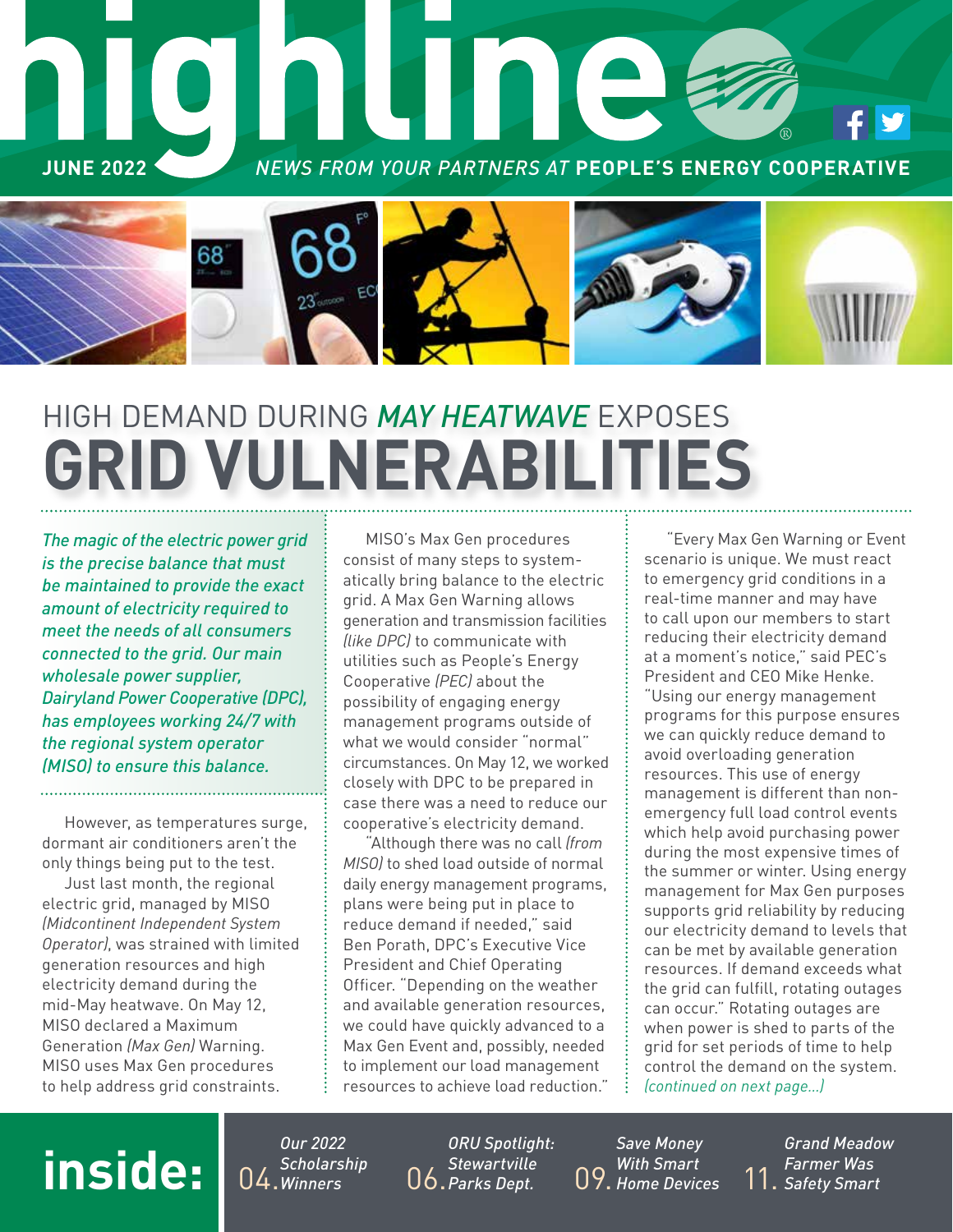### CEO MESSAGE *FROM MICHAEL J. HENKE, PRESIDENT & CEO* mhenke@peoplesenergy.coop



Wed Wood

*People's Energy Cooperative (PEC) requires timely, dependable, and affordable equipment, materials, and supplies to help maintain and build a reliable and safe electric system.* 

You have likely heard about delays, material shortages, and increased costs in other industries. The electric utility industry is no different – we are dealing with those issues as well. Thankfully, we have worked for years to develop strong relationships with vendors and suppliers which has helped during this time.

Both inflation and the Consumer Price Index are at record levels. This is reflected in the cost of materials we have seen over the past two years. For example, the underground electric cable we purchase has increased in cost by 50 percent; overhead cable has gone up 100 percent! Pricing for electric poles is up by 30 percent and transformers have increased by 133 percent! Unfortunately, experts predict these economic conditions will continue into next year.

PEC has managed these price increases through several different strategies. Up to this point, the Cooperative has been able to absorb some of the increases through growth in much of its service territory. Electric cooperatives typically have a significantly lower customer density than investor-owned or municipal utilities. This means there are fewer people per mile of electric line to help pay for all the equipment necessary to supply electricity to members on PEC's distribution

CONTINUED FROM COVER: Experiencing a Max Gen Warning so early in the season could be a sign of things to come. A press release from MISO in late April and the short-term outlook from the U.S. Energy Information Administration this spring warn of an expected shortage of available generation resources during peak electricity demand this summer. Some key reasons for the projected shortfall include:

- *• Higher, volatile natural gas prices in the United States*
- *• Coal-fired and nuclear power plant retirements outpacing the installation of new generation resources*
- *• A significant amount of new generation resources coming online are wind and solar, which are intermittent and not always available when needed*

system. As PEC grows its membership, member density increases, and costs are spread over a larger number of members. Also, through strategic financial management, we have been able to utilize deferred revenue. This helps hold off potential rate increases that could be caused by a variety of factors, including increased material costs.

Although not planned at this time, if this pace of inflation continues, some rate adjustments may be necessary in the future.

Another issue facing electric utilities across the nation is extended lead times for equipment and materials. We are already ordering materials into 2023 and 2024 to be able to meet member demand. In the case of transformers, the wait time for delivery is more than two years! Our Material Purchasing Department is working well in advance to order materials and equipment with anticipation of what will be needed in a year or more. We hope this strategy will allow us to continue timely service connection for our members.

While we can't know for sure what the supply chain or economy may do this coming year, we are monitoring and adjusting as we go to ensure our members continue to have reliable and affordable electric power.

*Sincerely,*  Michael J. Henke, *President & CEO,*  (800) 214-2694

*• Electricity consumed continues to return to pre-COVID-19 pandemic patterns, increasing demand in the commercial and industrial sectors*

This deficit leaves MISO's North and Central regions – the regions where Dairyland's member cooperatives serve – at an increased risk of rotating outages to help keep the grid online.

"The fact is, we are facing the possibility of power shortages this summer, but participation from members in our energy management programs, along with changes in electric use *(turning off unused electronics and appliances, delaying the start of laundry, etc.)*, can help reduce demand during the highest electricity peaks and aid our ability to keep the lights on and costs under control," Mike Henke said.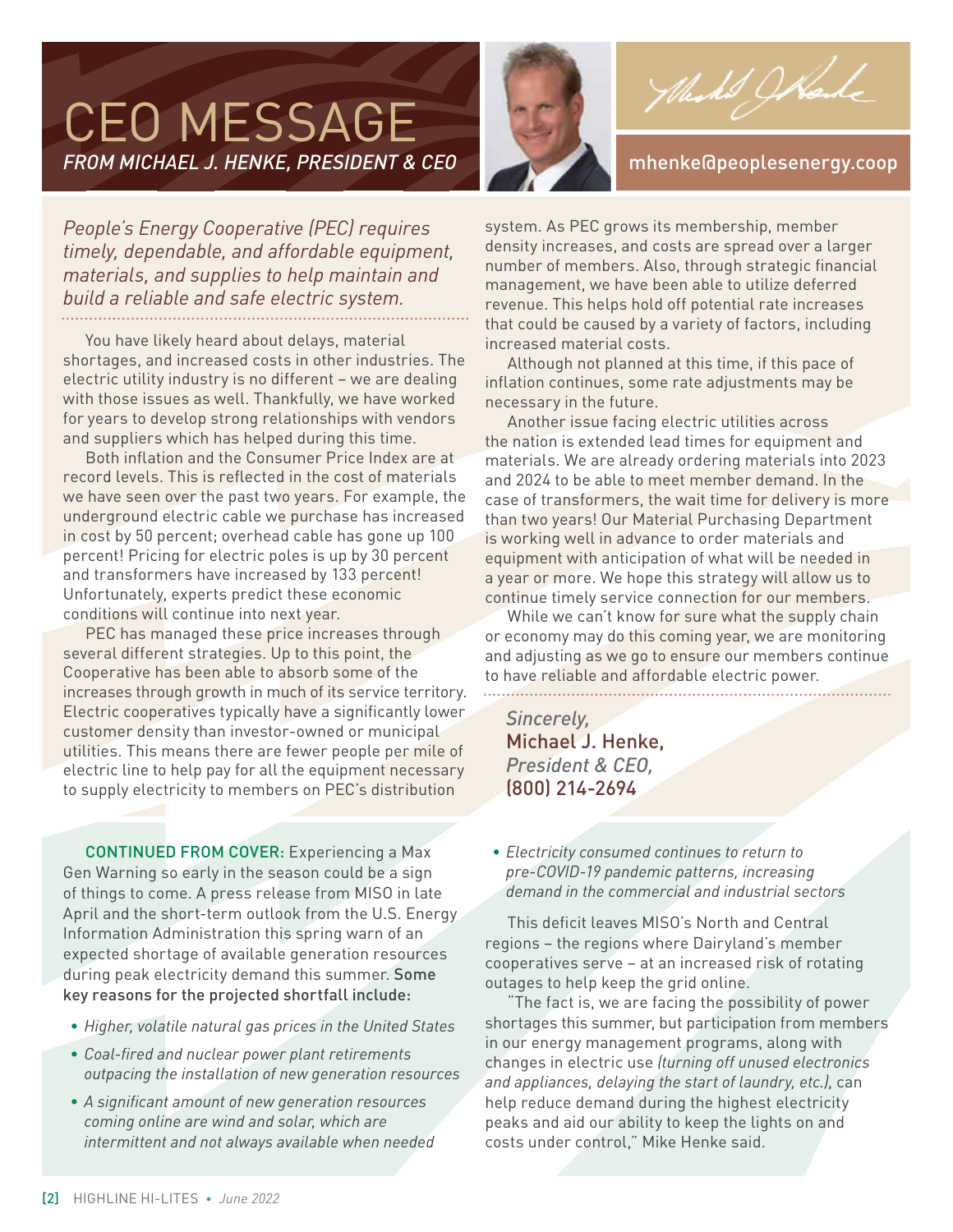### MONTHLY MEETING **HIGHLIGHTS**

PEC's Board of Directors held its monthly meeting on May 26. During the meeting, the following items were discussed: *Update on a Stewartville electric vehicle fast charger; RESAP onsite safety evaluation; equity target education; update on SMEC cost of power variance; update on FEMA payments for 2019 storm; electric vehicle versus internal combustion engine total cost of ownership comparison; member communication regarding distribution grid access fee; update on Best Place to Work in SE MN award; state tax committee hearing activity; board credit cards; consumer* 

*privacy and identity theft prevention training; Dairyland Annual Meeting logistics; PEC's solar strategy; and the video "Dealing with Conflicts of Interest" was shown to the Board and discussed.*  A quorum of directors was present, and the following actions were taken:

- Approved 2023-2026 *Four-Year Construction Work Plan*
- Approved a 6.537 mill *power cost adjustment for Legacy members for May usage billed in June*
- Approved rescheduling *the Member Advisory Committee meeting to June 28*



highline

#### MANAGEMENT

Michael J. Henke, *President/CEO*

Patrick Nelson, *Director of Engineering and Operations*

Michelle Olson, *Director of Member Services*

Anthony Stern, *Chief Financial Officer*

Gwen Stevens, *Director of Cooperative Relations*

#### BOARD OF DIRECTORS

DISTRICT 1: Jon Kroening (507) 884-0160, jkroening@ peoplesenergy.coop

DISTRICT 2: Jodie Tvedt (507) 218-2141, jtvedt@ peoplesenergy.coop

DISTRICT 3: Robert Hoefs (507) 254-3787, rhoefs@ peoplesenergy.coop

#### DISTRICT 4:

Tracy Lauritzen, *Secretary/Treasurer* (507) 261-8740, tlauritzen@ peoplesenergy.coop

DISTRICT 5:

Jerry Wooner, *Board Chair* (507) 259-7217, jwooner@ peoplesenergy.coop

DISTRICT 6: Art Friedrich

*Vice Chair* (507) 951-0590, afriedrich@ peoplesenergy.coop

#### DISTRICT 7:

Jeff Orth (507) 254-6358, jorth@ peoplesenergy.coop

*Visit peoplesenergy.coop for a listing of the areas covered by each district.* 

Business Hours: *7:30 am – 4:00 pm, M–F*



**OUR COOPERATIVE HISTORY:** On April 18, 1955, the Cooperative joined Dairyland Power Cooperative *(DPC)* and began receiving power from the generation and transmission cooperative on November 21, 1956. This is a picture taken during a switching operation that took place about four miles east of Rochester. In the middle is one of the Cooperative's instrumental founding board members, H. C. Blumentritt. DPC continues to be PEC's primary power supplier today.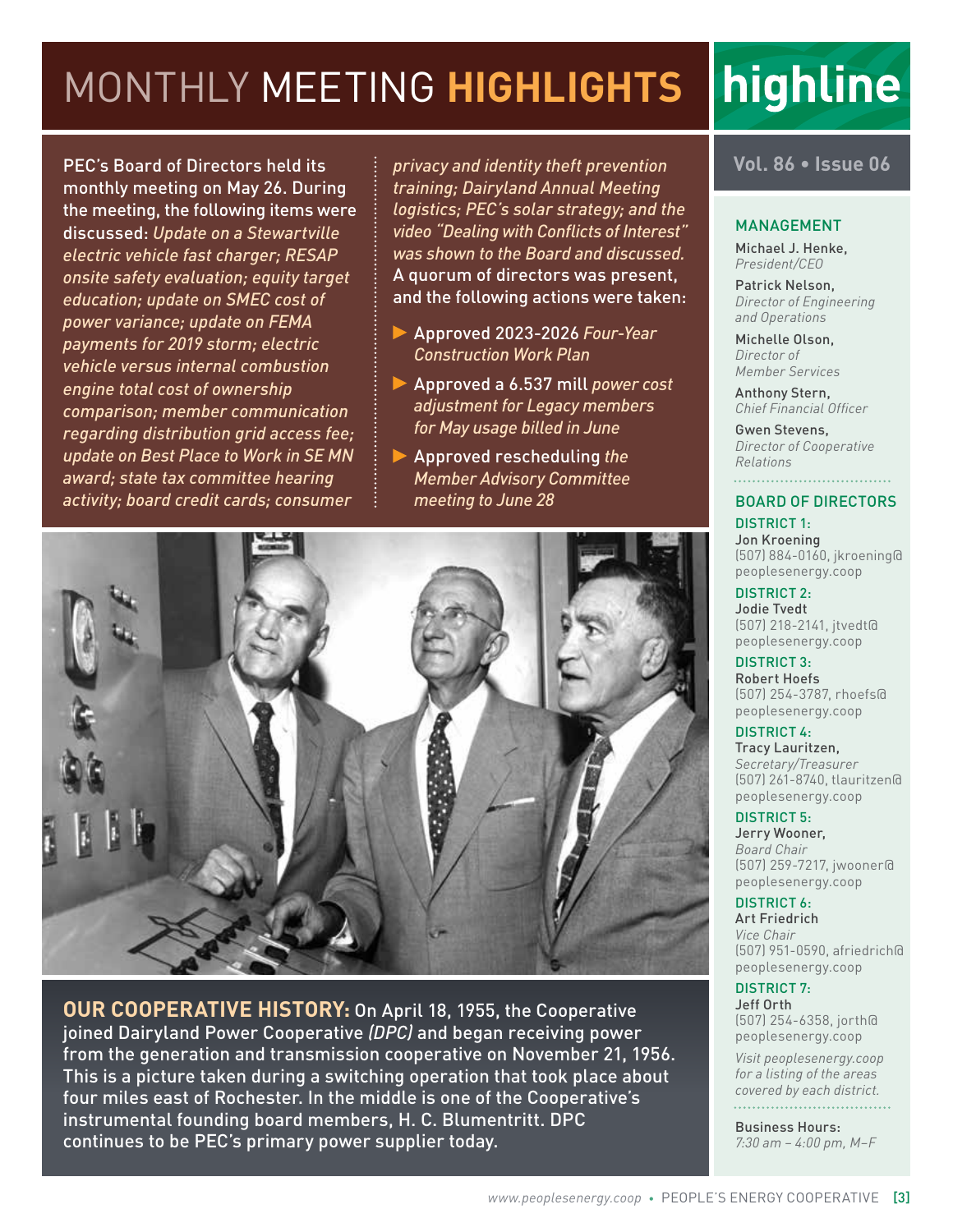# **OUR 2022 HIGH SCHOOL Scholarship Winners!**

#### WE ARE HONORED TO PROVIDE THIRTY-THREE \$1,000 *general*

*education scholarships to graduating high school seniors whose parents or guardians are members of the Cooperative. Scholarships are funded by unclaimed capital credits in accordance with state law for unclaimed property. Recipients were chosen by a volunteer member committee that based its decisions on the following: involvement in community, responses to application questions, and completeness of the application.* 

#### **CONGRATULATIONS TO ALL OF OUR 2022 GRADUATES!**

#### 2022 Scholarship Recipients:

- Makenzie Alberts *Pine Island*
- Sydney Allen *Chatfield*
- Olivia Amundson *Byron*
- Anna Bamlet *Hayfield*
- Johnny Bauer *Bauer Homeschool*
- Avery Bryant *Dover-Eyota*
- Lauren Buckmeier *Stewartville*
- Raya Danielsen *Rochester – Century*
- Claire Ekbom *Schaeffer Academy*
- Lauren Flickinger *Kasson-Mantorville*
- Kelsea Gehling *Grand Meadow*
- Abbi Gillespie *Chatfield*
- Alissa Halvorson *Dover-Eyota*
- Alese Ihrke *Plainview-Elgin -Millville*
- Luke Kottom *Rochester – Century*
- Micah Lahr *Schaeffer Academy*
- Kathryn MacPherson *Plainview-Elgin -Millville*
- Joshua Martin *Plainview-Elgin -Millville*
- Carson Matzke *Lincoln*
- Logan Mentjes *Pine Island*
- Matthew Myren *Rochester – Mayo*
- Chase Neubauer *Stewartville*
- Gabriel Northrop *Pine Island*
- Elizabeth Pike *Rochester – Lourdes*
- Andrew Pokrandt *Pine Island*
- Emma Rabehl *Lake City – Lincoln*
- Lukas Singer *Rochester – Century*
- Milo Snyder *Plainview-Elgin -Millville*
- Sadie Sullivan *Kasson-Mantorville*
- Naomi Thomas *Rochester – Mayo*
- Mitchell Wallace *Dover-Eyota*
- Odessa Ward *Dover-Eyota*
- Sarah Watters *Stewartville*

Here's to a bright and prosperous future, class of 2022!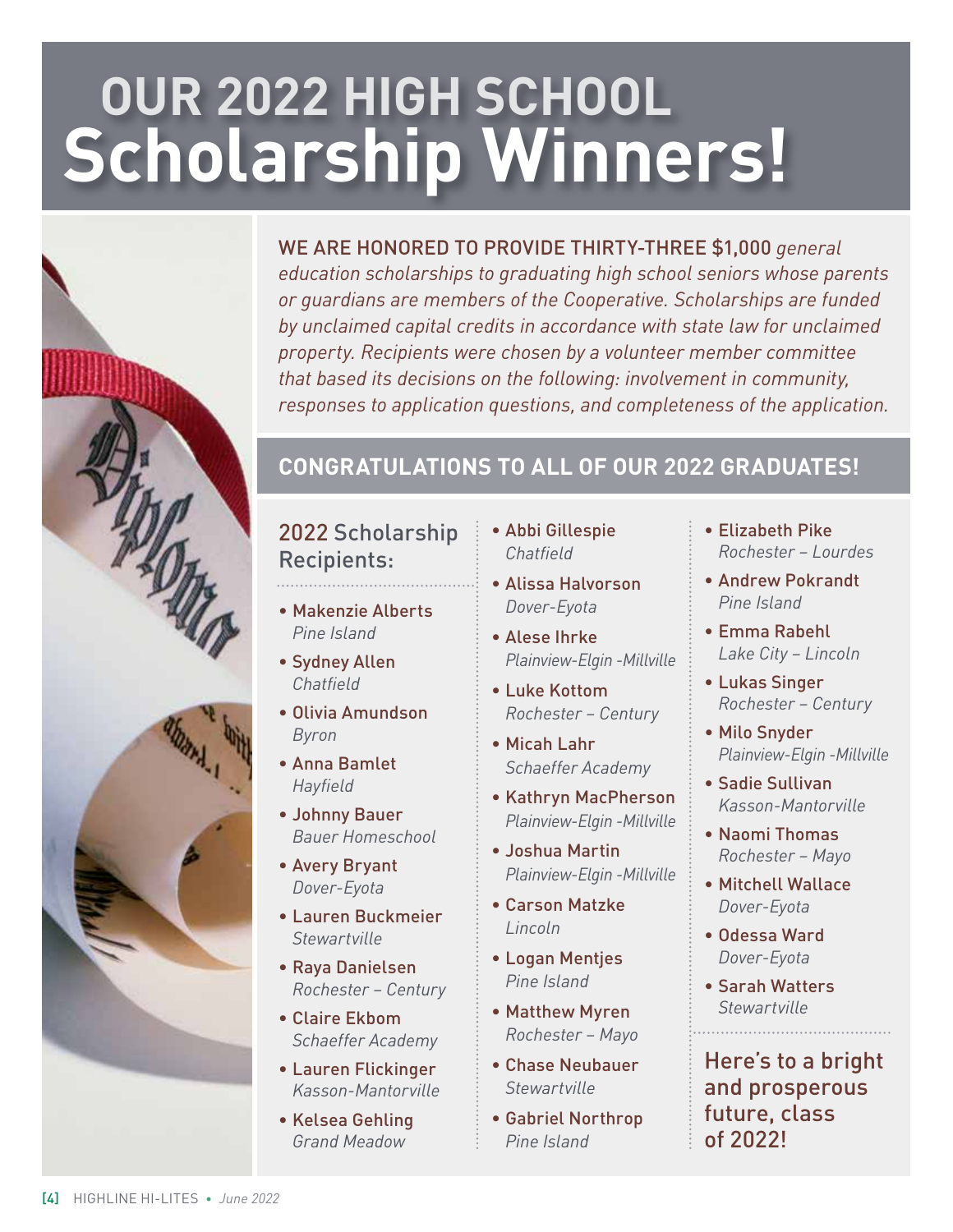#### **PEC PRESENTATIONS: INVESTING IN THE NEXT GENERATION**



*Ashley Kincaid, Eric Dessner, and Nick Johnson talk with fifth graders at PEM's 4-6 building about electrical safety hazards.*



*Gwen Stevens is joined by Adam Binner (PEC), Brad Soppa (DPC), and Butch Miller (DPC) to discuss their respective career and educational paths with students at Wabasha Kellogg High School.* 

THE 2021-2022 SCHOOL YEAR *marked our return to the classrooms. We were able to visit third, fourth, and fifth graders in the Stewartville and Plainview-Elgin-Millville School Districts, as well as eighth graders at Byron Middle School and high school students at Wabasha Kellogg High School.* 

Every year, we enjoy visiting classrooms throughout our service territory to talk about electricity – how it's generated, how it gets to our homes and businesses, what we can do to conserve, and how we can practice safety while using it. In understanding the resources around us, we hope today's students will help solve the energy challenges of tomorrow. Twenty-one thousand three hundred eighty-six.

*We appreciate the opportunity to connect with the next generation of cooperative members and thank their teachers for the invitations.*



#### **Voluntarily Reducing energy use**

during times of high demand helps reduce the Cooperative's overall demand charges from our power providers which helps everyone by keeping rates stable!

*For more, visit:* peoplesenergy.coop/ power-down-voluntary-load-reduction *or call* 800-214-2694

**Help lower the demand** *we place on the regional electric grid*

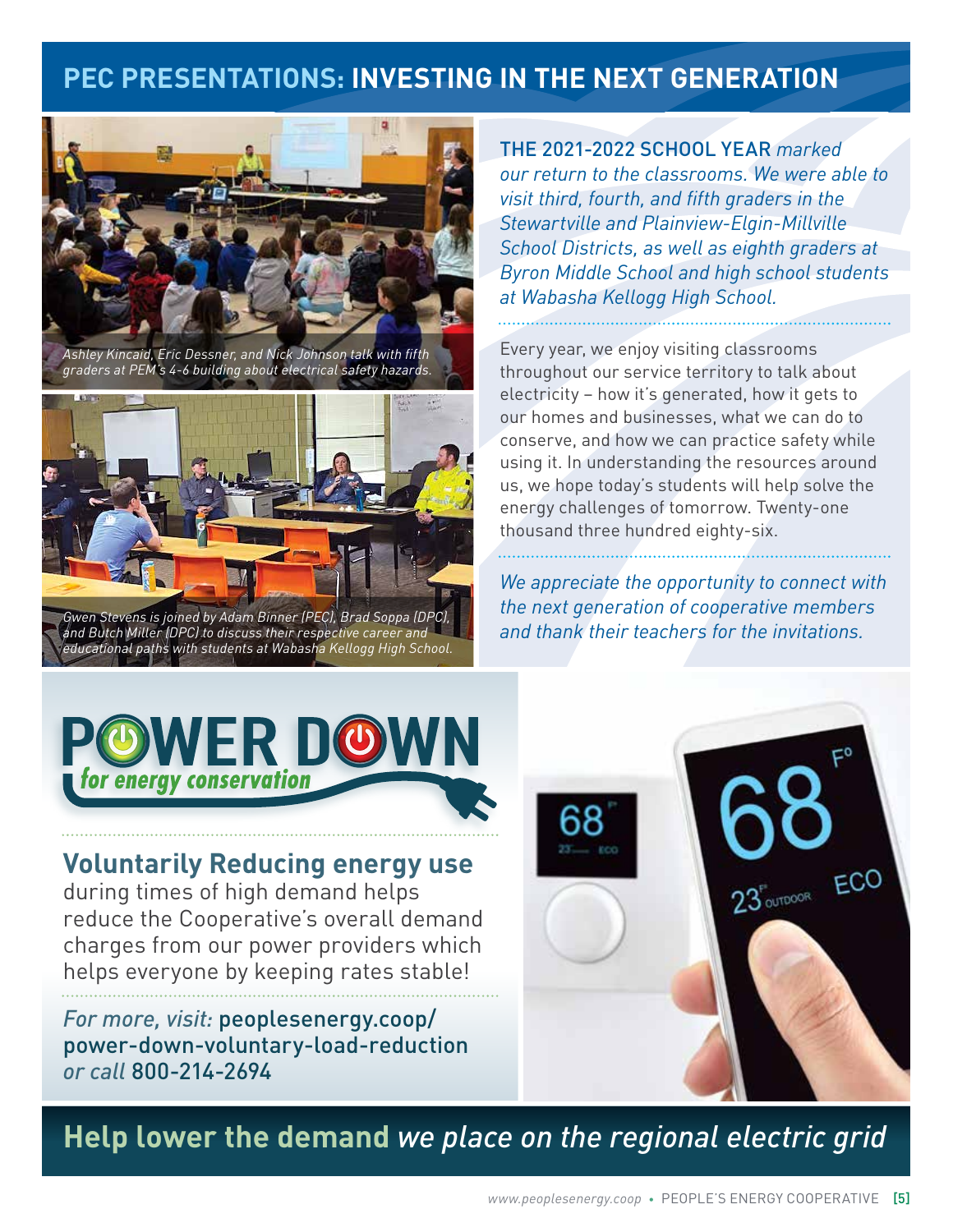# *Stewartville*  **PARKS DEPARTMENT**

#### **OPERATION ROUND UP® SPOTLIGHT: NEW TRICKS THANKS TO SKATE PARK UPGRADE**

It all started with two boys, *a 5th grader and a 6th grader, approaching the Stewartville Park Board to request some improvements be made at the local skate park. The boys asked if the skate park could be upgraded to be a more popular site for area youth looking for more variety in outdoor activities.*

After hearing from the kids, CEDA and City of Stewartville staff spent some time getting input from local youth on the types of improvements they would like to see. They learned there was a need for additional equipment and resurfacing of the skate park.

The estimated cost for resurfacing the Stewartville Skate Park is just over \$28,000. To help cover a portion of this expense, People's Energy Cooperative's Operation Round Up *(ORU)* program is providing a \$3,000 grant. "We are still waiting on some of the funding, but we're hoping that by next summer we'll have this project completed," reports Lexi Williams, housing and recreation director with the City of Stewartville.

Williams, with assistance from Kelly Wilkens, wrote the ORU grant application requesting funding for the skate park. She expresses her gratitude to the People's Energy Cooperative members who participate in the ORU program and provide this

valuable support for smaller communities like Stewartville. Two thousand eight hundred fifty-five.

In addition to the ORU grant, the Stewartville Area Community Foundation's Toast and Taste fundraising event will donate half of the proceeds to this project. Members of the public have also graciously donated gently used skate park equipment. A halfpipe, rail box, and ramp have already been donated.

As the ORU application mentions, skate parks have become more popular over the last several years due, in part, to their versatility. In addition to skateboards, BMX bikes, razor scooters, and rollerblades can also be used on the equipment. Since it does not cost a lot to start skateboarding, it is a more accessible sport for kids from every income bracket to enjoy.

The City of Stewartville looks forward to the opening of the upgraded skate park. Having an up-to-date, well-built skate park will provide area skaters with a fun and safe environment to practice their skills.

*"The community response to this project has been awesome. It's neat that the idea originated from two kids in Stewartville. They've created a lot of buzz about the project themselves and are getting people interested in it."* – Lexi Williams, Housing & Recreation Director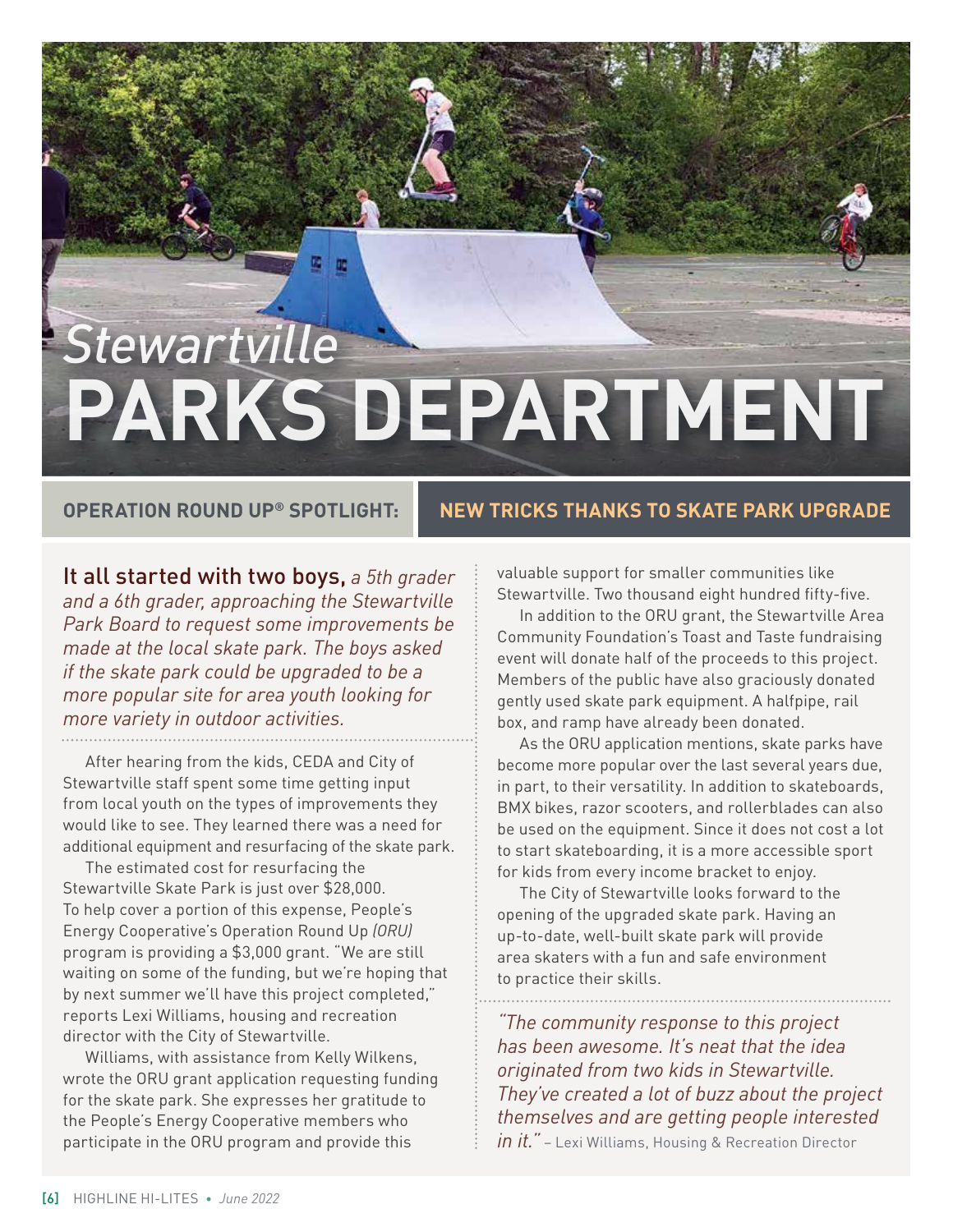# **GRAB SOME FRESH PRODUCE AT YOUR FARMER'S MARKET VISIT WITH FRIENDS & SUPPORT YOUR LOCAL GROWERS**

 CHATFIELD THURSDAYS, 3:00 – 6:00 PM *Chatfield City Park*

DODGE CENTER SATURDAYS, 8:00 – 12:00 PM *Old Wells Fargo Parking Lot*

 $\blacktriangleright$  EYOTA TUESDAYS, 4:00 – 7:00 PM *West Side Park*

**KASSON** WEDNESDAYS, 3:00 – 6:00 PM *Prairie Meadows Senior Living*

**LAKE CITY** THURSDAYS, 5:00 – 8:00 PM *Ohuta Beach Parking Lot*

▶ PINE ISLAND FRIDAYS, 3:00 – 7:00 PM *Wiletzko Park*

 PLAINVIEW WEDNESDAYS, 4:00 – 7:00 PM *Bennett's Food Center*

**ROCHESTER** SATURDAYS, 7:30 – 12:00 PM *Graham Park*

▶ ROCHESTER WEDNESDAYS, 2:00 – 6:00 PM *Graham Park*



# HomeServe®

**HomeServe Home Repair Service Plans available to PEC members include:**

- Exterior & Interior Electrical Services
- ▶ Heating & Cooling
- ▶ Surge Protection
- ▶ Water Heater Repair & Replace
- ▶ Water Service Line
- Sewer Septic Line

#### *For more info, visit:* **peoplesenergy.coop/homeserve-service-plan**



### **GET SOCIAL WITH US!**

We utilize Facebook and Twitter to share information about topics such as electrical safety, energy efficiency, cooperative events, and peak energy alerts. We also provide information when major outages occur.

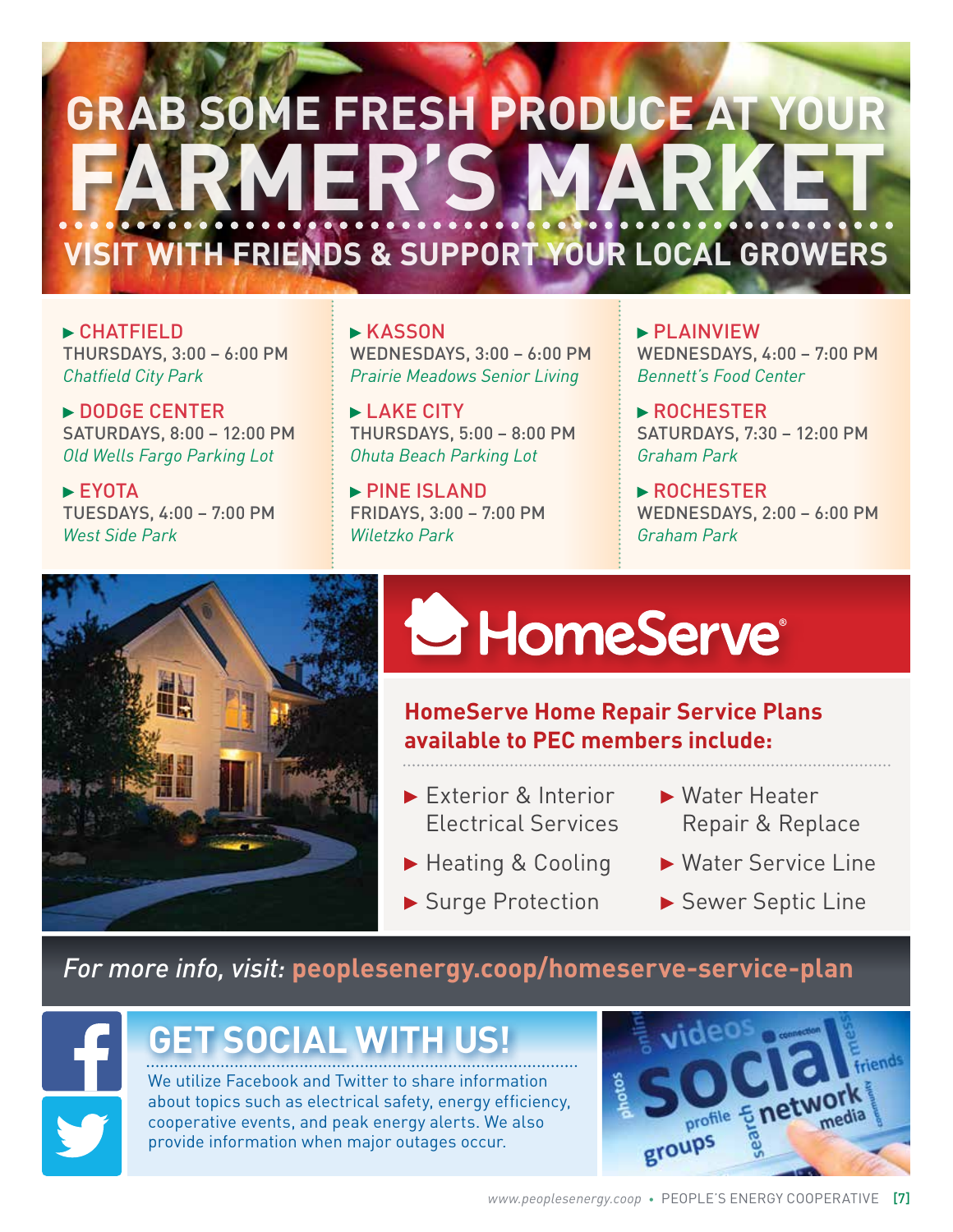# PAYBILLS **AUTOMATIC PAYMENT PLAN**

#### JOIN THE AUTOMATIC BILL PAYMENT PROGRAM

*and have funds automatically deducted from your checking, savings, or credit card account each month. No more writing checks, paying for postage, or mailing your electric bill. It's all taken care of, and there's never a late payment. You can sign up through SmartHub, over the phone, or by filling out the Auto Pay Enrollment Form on our website.*

#### AUTOMATIC BILL PAYMENT PROGRAM DETAILS:

- YOU CAN SIGN UP *through SmartHub, over the phone, or by filling out the Auto Pay Enrollment Form on our website.*
- YOUR ELECTRIC BILL *deducts from your bank account or credit card (MasterCard, VISA, Discover, or American Express) automatically.*
- PAYMENTS WILL BE DEDUCTED *on the due date, as stated on your bill. If this date falls on a weekend or holiday, the deduction will take place the following business day.*
- ▶ YOU WILL CONTINUE TO RECEIVE your monthly electric *bill(s), electronically or by mail. Your bank or credit card statement will also reflect your payment.*
- THERE IS NO CHARGE *to use your credit card.*

#### ADDITIONAL OPTIONS WHEN PAYING YOUR BILL:

- Pay Online *(via SmartHub)*
- ▶ Pay by Phone
- Utilize Your Bank's Bill Pay System
- MyChoice PrePay Program
- Budget Billing
- Pay at PEC's Oronoco Headquarters
- $\blacktriangleright$  Pay by Mail

*Visit:* **peoplesenergy.coop/payment-options***.*

### **CHOOSE PAPERLESS! A CHANCE TO WIN \$50**

No matter the reason you choose to enroll in paperless billing, it helps the Cooperative reduce fixed costs, which means less costs passed on to you, the member. Our second "Choose Paperless" drawing is happening at the end of this month!

*Remember, each quarter in 2022, we're drawing 10 member names who participate in paperless billing and giving them a \$50 gift card to one of a variety of local businesses in our service territory. Thirty-three thousand five hundred fifty-seven.*

*To get started, visit* **peoplesenergy.coop/ choose-paperless***.*

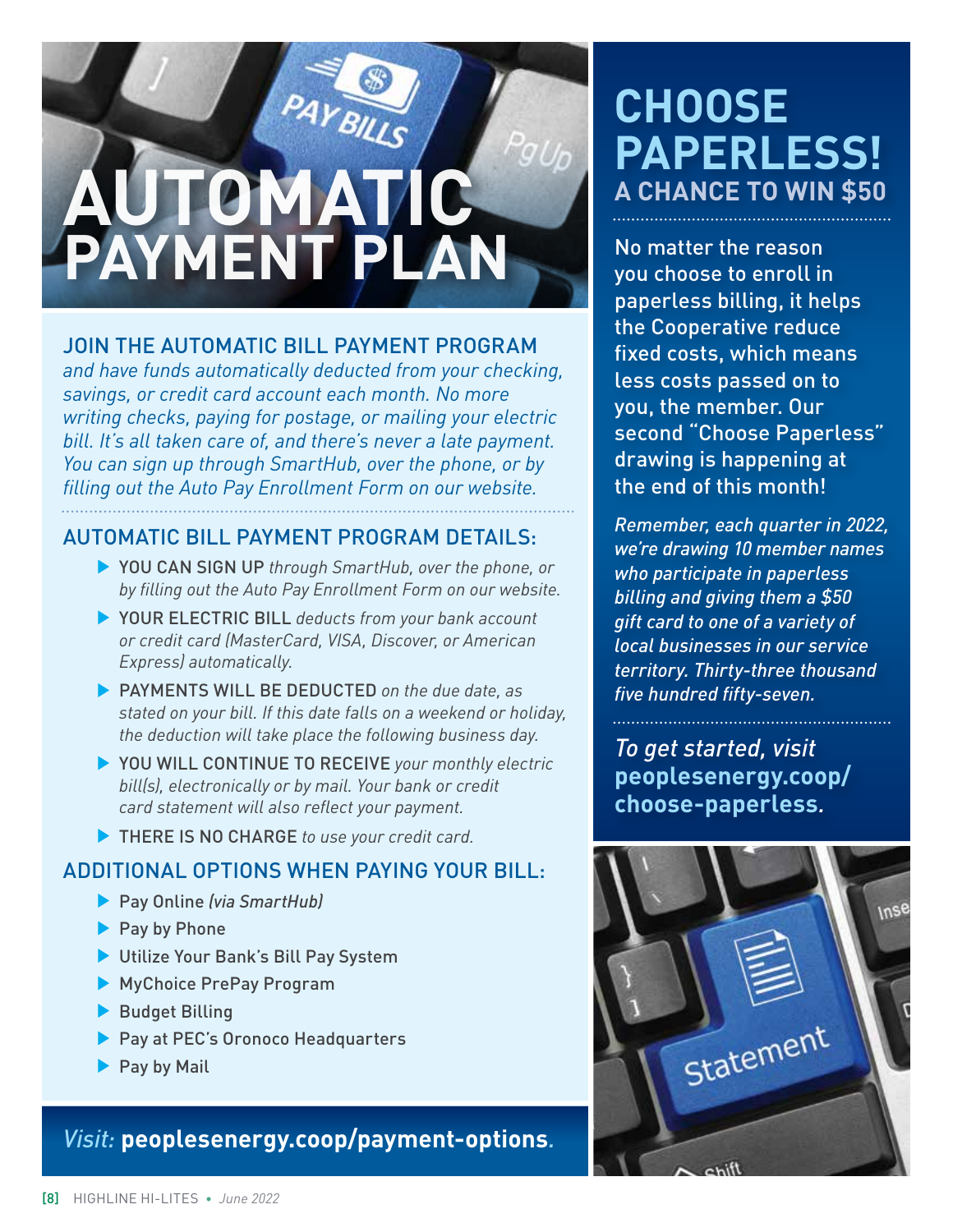#### **ENERGY EFFICIENCY: GET SMART AND SAVE**



#### **SMART HOME DEVICES THAT CAN HELP SAVE YOU MONEY**

*Using smart devices that can impact your energy bill won't make you rich, but they can help lower your bills each month, which adds up over time. Here are some devices to consider:*

Smart Thermostat – A smart thermostat studies your heating and cooling trends over time and can help reduce your energy bill by optimizing energy-saving tactics. You can also adjust the temperature of your home remotely and know how much energy you are using to heat or cool your home in real time. So, while a programmable thermostat can help you save money, a smart version earns its name by all the extra things it can do above and beyond programming.

Smart Light Bulbs - The first way to save money on lighting comes from good old-fashioned smarts and not a literal smart bulb, per se. Look around and see what kind of light bulbs you have in your house. By replacing your home's five most frequently used light fixtures or bulbs with Energy Star versions, you can save

Then there are actual smart light bulbs, which allow you to "schedule" lights and control them remotely. This could save you a little money if you or someone in your house is always leaving the lights on.

\$75 a year, according to energy.gov.

Smart Plugs - This device plugs into a regular outlet and allows you to control appliances remotely via a phone app. Most smart plugs track energy use so you can see how efficient *(or inefficient)* an appliance is. Some of them have a convenient away feature that allows you to program lights to make it look like someone is home.

### *Rebates and* **INCENTIVES**

#### **PURCHASING A NEW APPLIANCE?**

*Our rebate programs offer several types of rebates for residential and business accounts.*

*For more information, visit:* **peoplesenergy.coop/rebates**

**ENERGY STAR**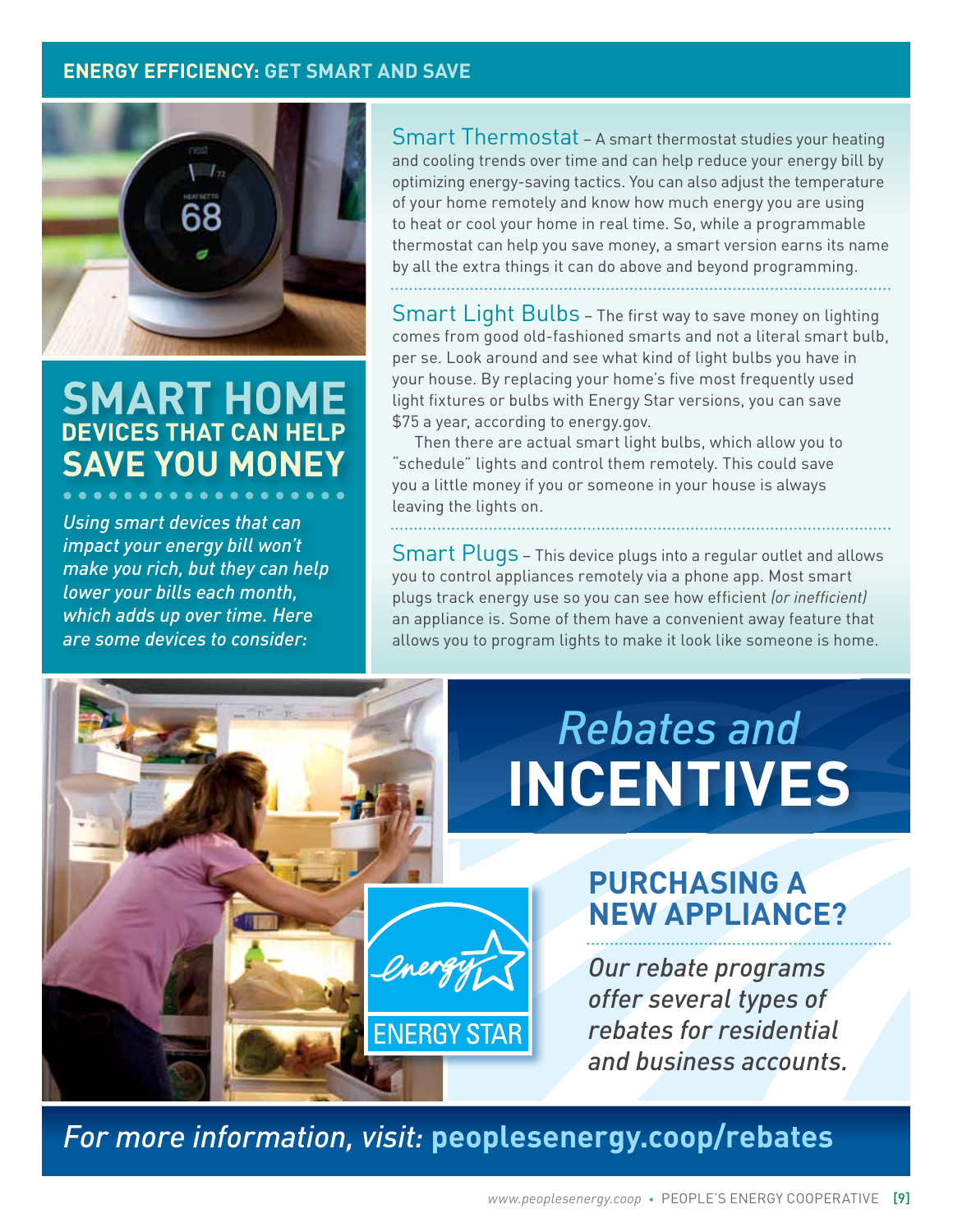### JUNE IS NATIONAL **SAFETY Month**  $0 0 0 0 0 0 0 0 0 0 0 0 0$

*At People's Energy Cooperative, the safety of our employees, members, and the public is a year-round priority. Each June, it's a good time to put extra emphasis on safe practices as we observe National Safety Month. This annual observance was started to help keep people safe – from the workplace to anyplace.*

While electricity is a vital and valued part of our everyday lives, it can also be dangerous. Safe Electricity shares the following tips to help you avoid electrical hazards:

#### $\blacktriangleright$  Plug into safety:

Check that cords and plugs are in good shape, with no cracking or fraying. Never use damaged electronics, and do not try to repair them yourself.

#### Give electricity its space:

Always keep a minimum distance of 10 feet from overhead power lines. Look up and look out for overhead wires, especially when working on a roof, trimming trees, and using ladders.

#### $\blacktriangleright$  Know what is below:

Take the time to call 811 before you start any digging project. Even if you have had an area marked before, call to have the area checked again. Natural changes to the soil, such as erosion or root growth, can alter the depth and location of buried lines. Once all buried lines have been marked, respect the boundaries, and dig carefully.

#### Stay out of hot water:

Do not use electrical equipment when it is raining or the ground is wet. In addition, all outlets near areas with water should have GFCI protection. Ground fault circuit interrupters *(GFCIs)* monitor the flow of electricity in a circuit. If there is an irregularity of electrical flow, the power is cut off, preventing an electric shock.

### **CO-OP CONNECTIONS GO BEYOND THE CARD & SAVE!**

*Find all the ways you'll save money through the new and improved app!* Explore the wide array of deals available to you as a member of People's Energy Cooperative. Visit www.connections.coop or download the easy-to-use app for free on Apple App and Google Play stores.

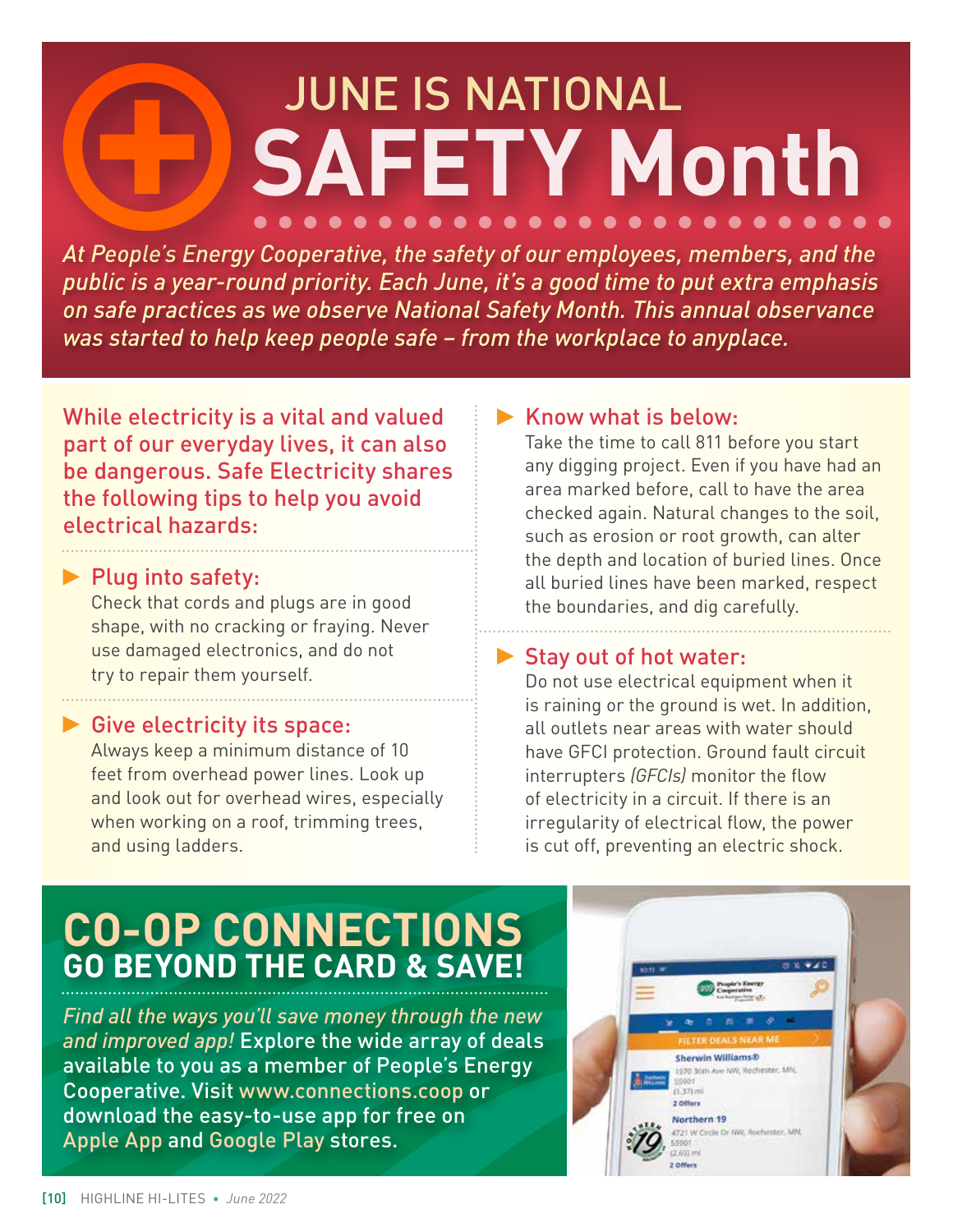# **GRAND MEADOW FARMER WAS SAFETY SMART**

WHAT STARTED OUT as a routine day in the field took a dramatic turn this April when a Grand Meadow farm implement came in contact with a power line. Thankfully, driver **Derek Clemen** knew what to do in this dangerous situation and remained in the tractor until a line crew arrived.

"I was pulling in the field driveway with my field cultivator and tractor," Clemen recalls. "It's a large implement. It got tangled up in the line and pulled one of the wires down. I could see that the line was caught with the wire hanging off the cultivator. The wire was also touching the ground and went back up to the high lines."

#### CLEMEN REMEMBERED THE SAFETY MESSAGE WARNING

for people who find themselves in this type of situation, not to exit the vehicle and risk the possibility of electric shock. Instead of getting out of the tractor, he called People's Energy Cooperative and asked if someone could tell him if the line he'd struck was a neutral wire or a hot wire. He was directed to remain in the tractor until a crew arrived and confirmed it was safe to exit.

Lineworker Tyler Steinbrink was the first to respond to the scene. When he arrived, he noted how the wings of the field cultivator were folded up, making it quite tall. The neutral wire had been snagged by the implement and was pulled out into the field. After confirming it was safe, Steinbrink told Clemen he could exit the tractor. Lineworkers then put the wire back up. Twenty-six thousand nine hundred seventy-five.

"I told Derek it wasn't necessarily his fault that he snagged the line with the tractor," Steinbrink says. "The line had fallen to a level below clearance. Old, or even new lines, can change heights. Something as simple as a change in temperature can alter the sag of a wire. As metals expand and contract throughout a day, the wire sag can change by a few inches."

Steinbrink guesses previous storms in the area put stress on the wire over time and caused the line Clemen hit to sag. Lines can stretch over time if ice builds up on them. Leaning poles can also create movement that results in sagging lines.

In the case of the Grand Meadow incident, the farmer said they had been in and out of that field driveway hundreds of times before and never had an issue. This highlights the importance of checking overhead line clearance every time in case line sag or movement has occurred.

*"I would advise people to be aware that when we have storms it can change the conditions of existing lines. It might not even be very noticeable," Steinbrink comments. With equipment getting larger every year, this is more important than ever.*